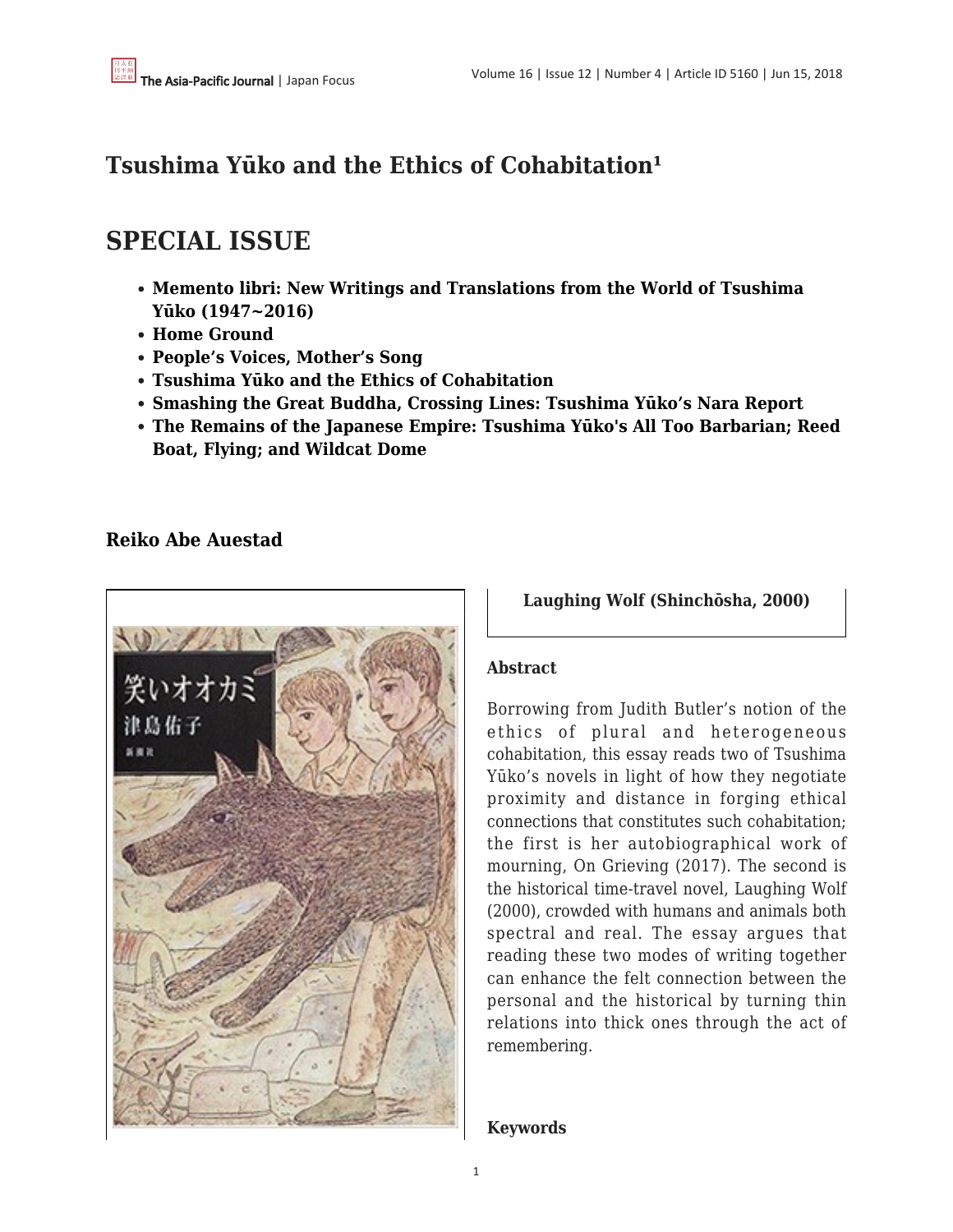Tsushima Yūko, ethics of cohabitation, WWII, memory, shared vulnerability, autobiographical novel

#### **Introduction**

Despite our differences in location and history, my guess is that it is possible to appeal to a "we," for all of us have some notion of what it is to have lost somebody. Loss has made a tenuous "we" of us all…This means that each of us is constituted politically in part by virtue of the social vulnerability, as a site of a publicity at once assertive and exposed. Judith Butler, Precarious Life: The Powers of Mourning and Violence, Verso, 2006, 20.

In today's globalized world where we are constantly confronted in the media with images and accounts of suffering from war and other disasters elsewhere, we are compelled to reflect on questions of "proximity and distance" and our ethical obligations, as Judith Butler suggests in her 2012 essay. The essay, "Precarious Life, Vulnerability, and the Ethics of Cohabitation," is a later addition to the ethical inquiry Butler initiated in the aftermath of the 9/11 attack and the ensuing geopolitical situation in the Middle-East. $^2$  How should we respond to atrocities taking place far away from us, for which we bear no direct responsibility? Is it tenable to argue, as some do, that our obligations emerge only in contexts bound by communities, cultures, nations, or national alliances? The point of her essay is to contest the parochial mentality implicit in the latter question and see the possibility of ethics that depend instead on the "reversibility of proximity and distance" by "accepting and negotiating the multilocality and crosstemporality of ethical connections we might rightly call global."<sup>3</sup> In concrete terms, she builds her argument on the irrevocable fact of interdependency of life, "sociality," on the earth, which is made poignant through our shared vulnerability—the vulnerability that follows from our "precariousness."<sup>4</sup> Our life is necessarily in the hands of others, she reminds us, since we are all constituted in, and dependent on our relationship with them.<sup>5</sup> Drawing on Hannah Arendt, she goes on to emphasize that we therefore do not, or rather, cannot choose with whom we will cohabitate the earth. It is a matter of neither contract nor volition: we have no choice but to accept the "heterogeneity of the earth's population as an irreversible condition of social and political life itself."<sup>6</sup> Arendt's famous critique of Eichmann hinges upon precisely this point, that he thought he could "choose" which population to cohabitate the earth with, a mistake with catastrophic consequences. What we are obligated to do then is to "devise institutions and policies that actively preserve and affirm the nonchosen character of openended and plural cohabitation."<sup>7</sup>

This essay traces two leitmotifs that run through much of Tsushima Yūko's literature, both of which resonate extremely well with Butler's arguments about earthly cohabitation. First of all, the negotiation of proximity and distance in forging ethical connections that constitute earthly cohabitation; and secondly, its necessarily unchosen and heterogeneous character. Reading her literature through the lens of these undercurrents, I believe, makes more explicit the political/ethical stakes in Tsushima's project, which still has an important role to play in our day. Many of Tsushima's early novels are autobiographical—revolving around a female protagonist, a single mother, struggling to come to terms with the deaths of her family members; the father she hardly knew, the mentally handicapped brother to whom she was very close, and her eight-yearold son.<sup>8</sup> Haunted by their deaths, these novels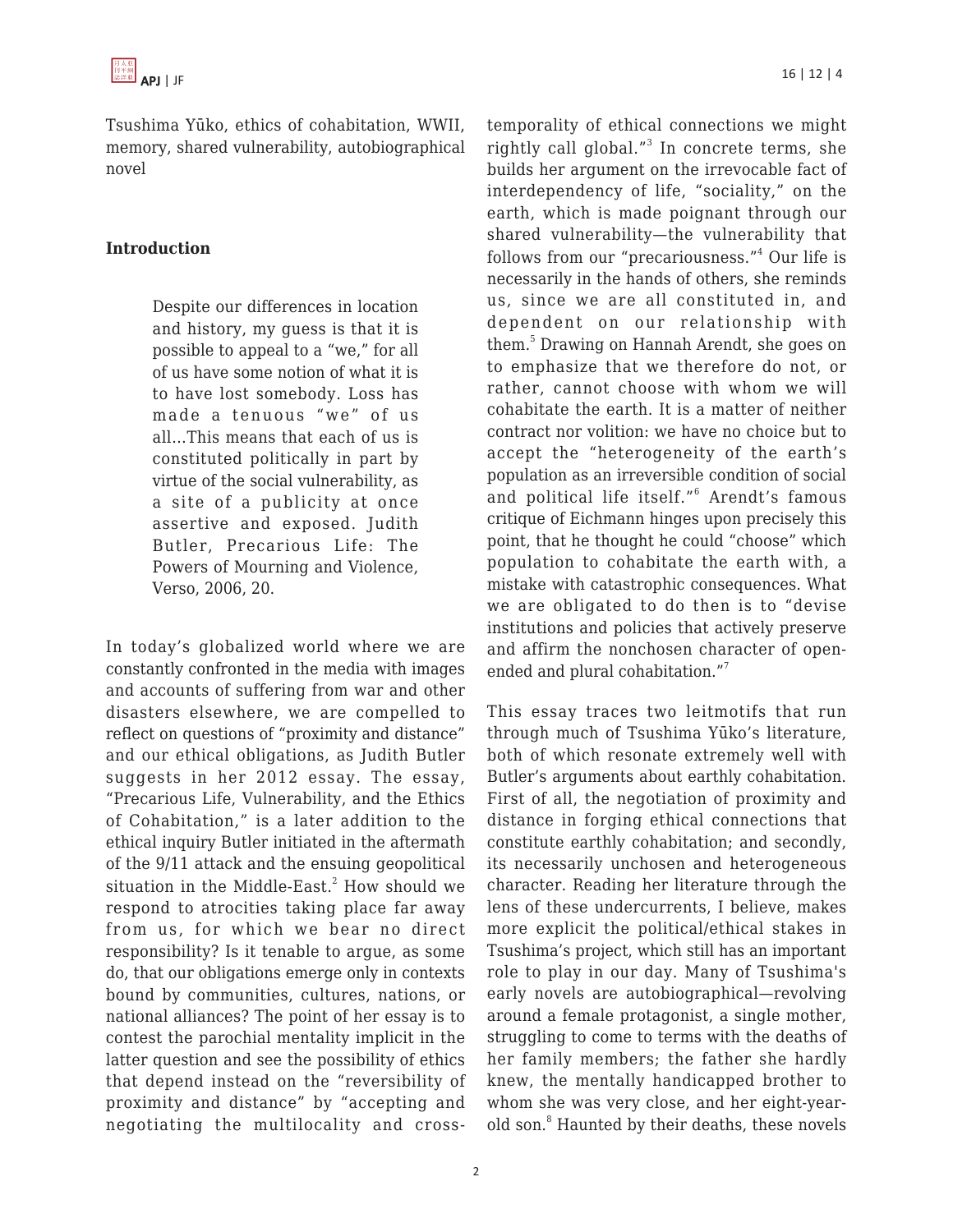enable at the same time the "rebirth" of these figures by way of affective association and creative remembering. Indeed, the power of Tsushima's novels lies in their ability to evoke the presence of these personal ghosts—a power which she effectively exploits in her later works that touch upon issues with larger global and historical implications such as the dark legacies of colonialism, minority people's rights, and anti-nuclear activism.

The story of Laughing Wolf (Warai ōkami, 2000) follows a boy and a girl who remind us of the Tsushima siblings as they time-travel to the chaotic scene in the aftermath of WWII. Playfully calling themselves Akela and Mowgli, they try to connect with ordinary men and women struggling to subsist, and the hardships they share are mirrored in the newspaper articles from "real" life quoted on the same page. Starting with this novel, her negotiation between "proximity and distance" becomes more visible as she infuses stories of personal character into larger historical settings, with a focus on those who were made to suffer because they did not belong to the "chosen" population whose survival was prioritized. Through flashback structures and multiple points of view that include both haunted memories of "faces" from her earlier works, as well as "quotes" from real life stories, these later novels crisscross different localities and temporalities, reminding us of how our life is intertwined not only with "her" life, but with all of those other lives across time and space in a way that is never reducible to any specific "communitarian" affiliation.<sup>9</sup>

More concretely, this essay sets out to read Laughing Wolf, the only work among Tsushima's late novels available in English and which addresses issues related to memories of the Pacific War against her explicitly autobiographical works collected in the recent anthology, On Grieving (Kanashimi ni tsuite, 2017). I want to see how reading these two modes of writing together can enhance the felt connection between the historical and the personal by turning thin relations into thick ones through the act of remembering.<sup>10</sup> The network of affective associations that are triggered in us through our knowledge of her earlier works creates the very visceral qualities that render "thick" our ethical experience of reading about these people whom we have never met. Laughing Wolf, hailed as one of her masterpieces in the flyer for the new edition of Tsushima's collected works, not only weaves together stories of personal losses with public losses, but also addresses the issue of the nonchosen and heterogeneous character of plural cohabitation by staging for us an imaginary scene of an interspecies coexistence of humans and animals—through borrowed motifs from children's literature. $11$  As Akela the wolf from The Jungle Book declares, distinctions between thick relations and thin ones, dead or alive, imagined or real, dissolve into "One Blood" within the pages of a book.

#### **On Grieving (Kanashimi ni tsuite, 2017)**

Given the weight of the losses that informs Tsushima's oeuvre, it seems hardly a coincidence that the first volume to appear in the new posthumous edition collecting Tsushima's major works is titled On Grieving (July 2017) and consists of autobiographical pieces written in the wake of her son's tragic death in 1986. The afterword written by her daughter, Ishihara Nen, is also appropriately titled "On Grieving," as if to echo her mother's words in the volume, which depict her emotional struggles to come to terms with her grief. (The essay appears in translation elsewhere in this issue under the title "People's Voices, Mother's Song").. Grief figures prominently also in Judith Butler's discussion of the ethics of cohabitation because it is often through our vulnerability to grief that we are made aware of our connection with the other—the tie that cannot be severed at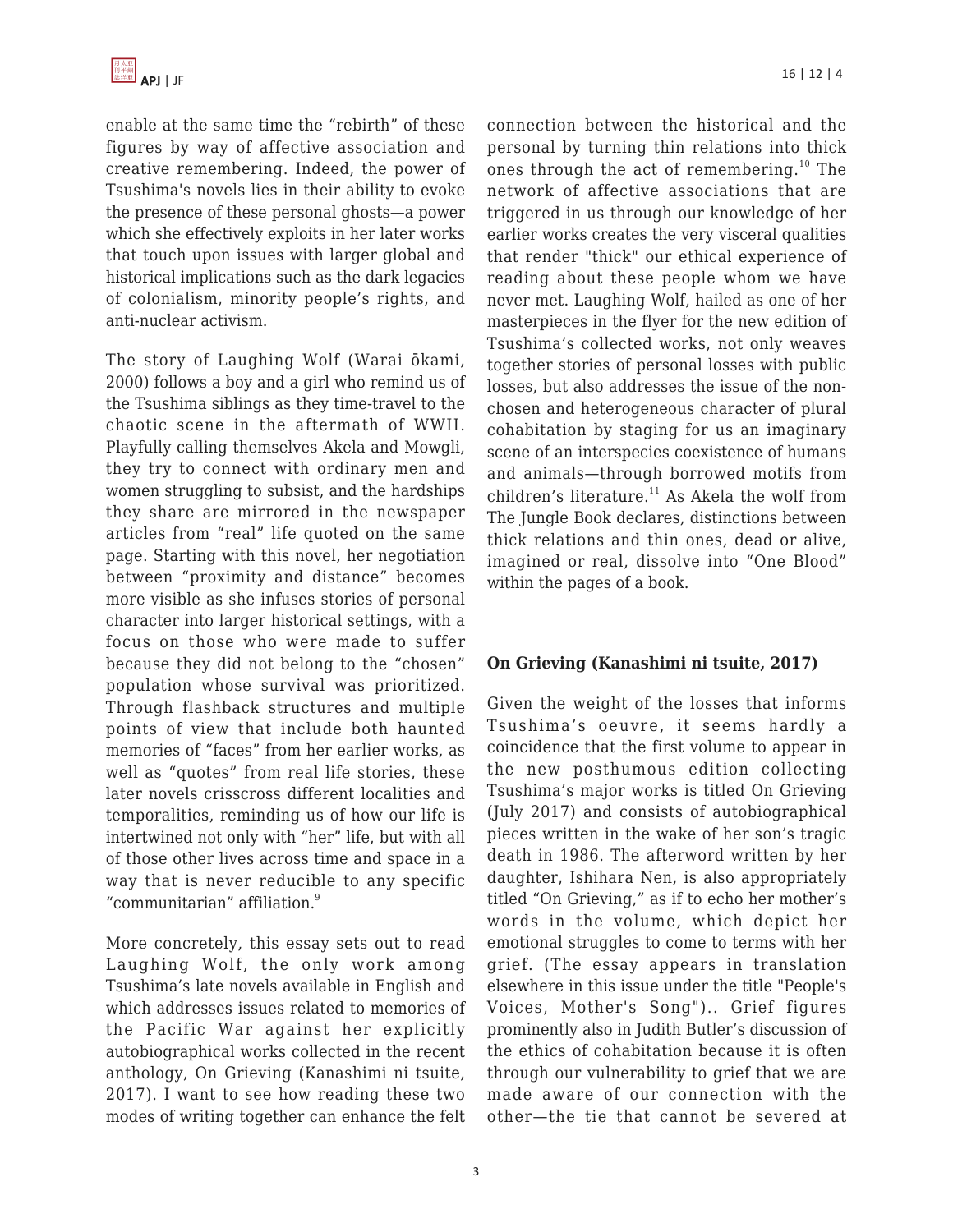

will.<sup>12</sup> As finite beings, we experience loss of life around us, and grieve. Grieving is transformative in the sense that it exposes our injurability in a way that puts distance between us and others, making it feel like a lonely activity to begin with. At the same time, however, it gives us an occasion to reflect on how, even in the most private moments of our life, we cannot escape the fundamental sociality that we are part of. Hence, it can unexpectedly make us realize our ties with, and dependence on others, for better or worse, in ways that we have not anticipated.

Ironically, it is language, a presumed means of communication, that becomes the first reminder of our paradoxical predicament by failing to function the way it normally does. In the eponymous piece called "On Grieving" included in the anthology, the protagonist, "I," recalls her convulsive sobs at her son's wake. She compares it to throwing up because of food-poisoning, or getting goose-bumps in the cold, and writes that the word "grief" seems utterly inadequate to them. In the face of the bodily, affective reactions that a trauma triggers, words lose their usual meaning and become quite powerless. To borrow from Butler again, the body is not quite ever only "our own," in the double sense of the word: it not only has a dimension that is not under our control, but it is also exposed to the eyes of the others.<sup>13</sup> It will be interpreted by them in their terms—terms understandable for all to see and hear through their language, whether we like it or not.

Often portrayed in the media through embarrassingly clichéd expressions such as "devastated by grief," or "in tears of grief," "the mother who has lost her child" is taken to be the ultimate symbol of "grief"—a protoexample of the ready-made use of language that Tsushima's protagonist "I" tries to resist. One can cry for many different reasons, she protests. "She might be crying from anger at those who feel no doubt over the relevance of these ceremonies for death," or from despair at not being able to escape the pitiful gaze of others who categorically look at her as the archetypical symbol of  $q$ rief.<sup>14</sup> Examples of hollow, ceremonial words that make her cringe are many. Tsushima's point is not that they are necessarily wrong because it is not the correct use of the words that is at stake. Rather, the problem is that language does not give access to the whirlpool of feelings, and thoughts that she is in thrall of, regardless of who the speaker is. She is unable admits to not being able to find the right words herself. The best she can do is to keep denying the validity of the words thrown her way, every time she feels uncomfortable with them.

As determined as she is to "deny" them in her private reflections, however, she is part of a sociality that she cannot will away, something she is acutely made aware of when she is with others, for example, in a conversation with an acquaintance who is unaware of her recent loss:

- Well then, you sound like you're busy, so I will hang up, but time surely flies, doesn't it? Your eldest daughter is in junior high school, isn't she?
- I wanted desperately to hang up, but gave her a reply, in spite of myself.
- You're right.
- And your youngest? Will he be in the fifth year of primary school?
- …
- Sorry, I made a mistake? Maybe it was the fourth year?
- "Yes, that's right, and good-bye for now" would have been all it took to put an end to our conversation, but I was agonizing over my inability to say it and simply  $q$ asped. $15$

This scene demonstrates how we are enmeshed in relationality in ways that intervene in our self-understanding, challenging our notion of autonomy. In the course of the narrative, the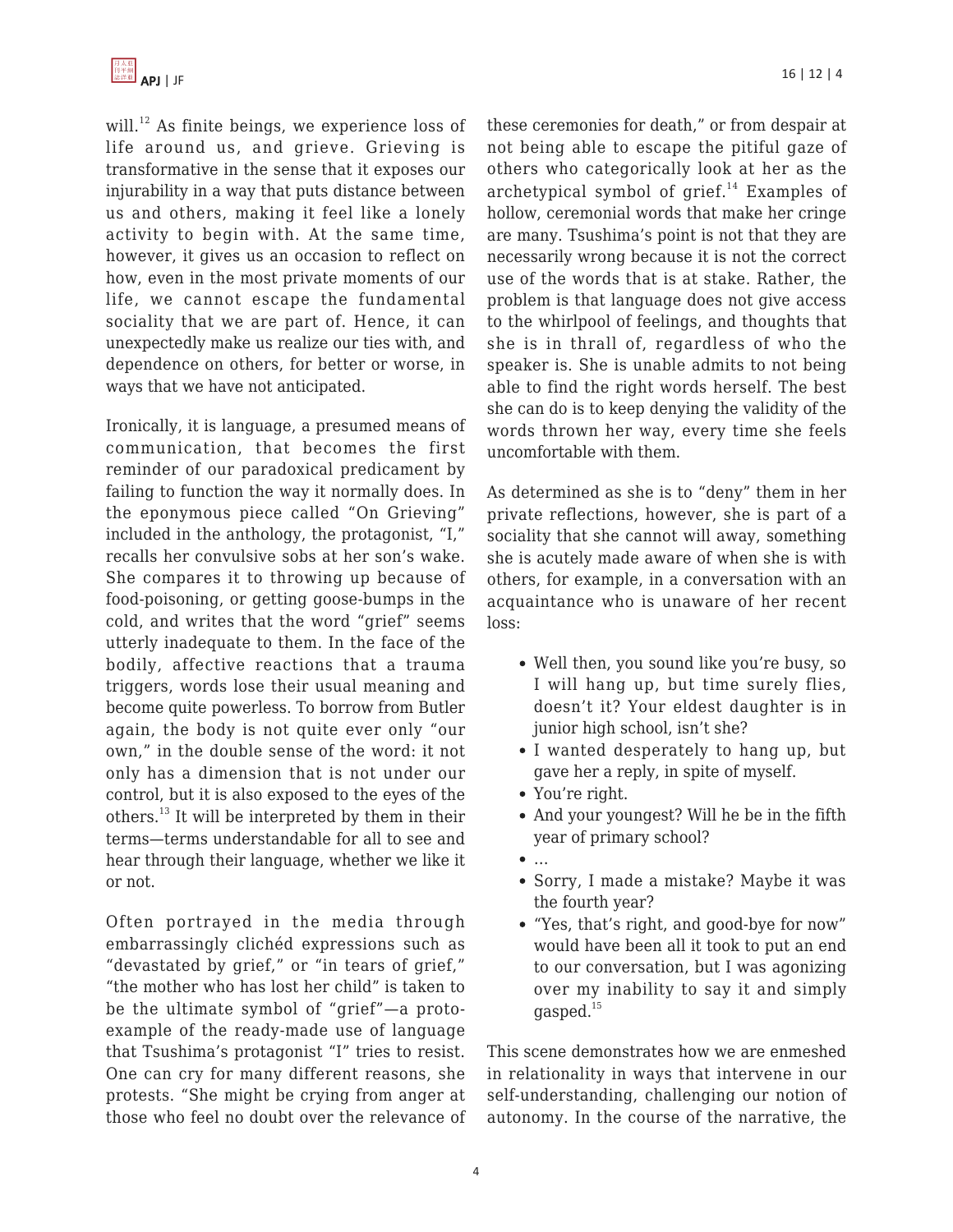protagonist repeatedly stops and falters, as the "I" stumbles into the other that impinges upon her, with social forces that she cannot escape.

Reflecting on her own muddled emotional state, however, prompts her to think of the vulnerabilities of others as well, especially her own mother, who experienced the loss of her son, the protagonist's elder brother, many years earlier. One important dimension in the sudden flash of empathy for her own mother has to do with the socially marginalized position of both her brother and her son, the former because of his mental disabilities, and the latter because of his status as a child born out of wedlock, still considered a handicap in Japan. And both also grew up in a fatherless family. In that sense, there is an extra layer to their susceptibility to anguish and self-doubt; a feeling of inadequacy and regret shared by mother and daughter both for having failed to give protection to those who needed it most. As she admits herself, the awareness of the vulnerability of the socially marginalized, which was nurtured throughout her life, was very much behind her drive to continue writing—a point of departure that set the ethical framework for her later novels.

In the novella "In the Afternoon" (Mahiru e) included in the same anthology, the tenor of the narrative shifts from lamentation to reminiscence with signs of hope for the future.<sup>16</sup> The work includes many flashbacks to her own childhood in which memories of her handicapped brother dominate—memories that are closely associated with the house in which they lived. The brother passed away when the house was still newly built, thirty some years earlier. There is a scene in which the gathering of their relatives celebrating the completion of the house takes center stage. Thrown into relief here are the contrasting images of, on the one hand, the adults chatting and sitting in the warm living room inside, and on the other of the children—the "I" and her brother, playing outside, separated from the adults by a glass door. From up in a tree she has climbed, she looks into the living room through the glass door, and spots her adult self, sitting together with her baby son, whom she addresses as "you." Is she dreaming? In a mixture of dream and memories, she strikes up a conversation with her son, asking if he does not see himself on the other side of the glass door, too, together with her on the tree. Here the other side of the glass door comes to represent the children's other world.<sup>17</sup> And her brother, her son and the child that she herself was, are endowed with ability to move back and forth across time between the two worlds. It is as if the experience of loss has given her opportunities to reflect upon a cycle of life and death that continues beyond the vicissitudes of individual life—the motif which Tsushima takes up again in her non-autobiographical Laughing Wolf.

#### **Laughing Wolf (Warai ōkami, 2000)**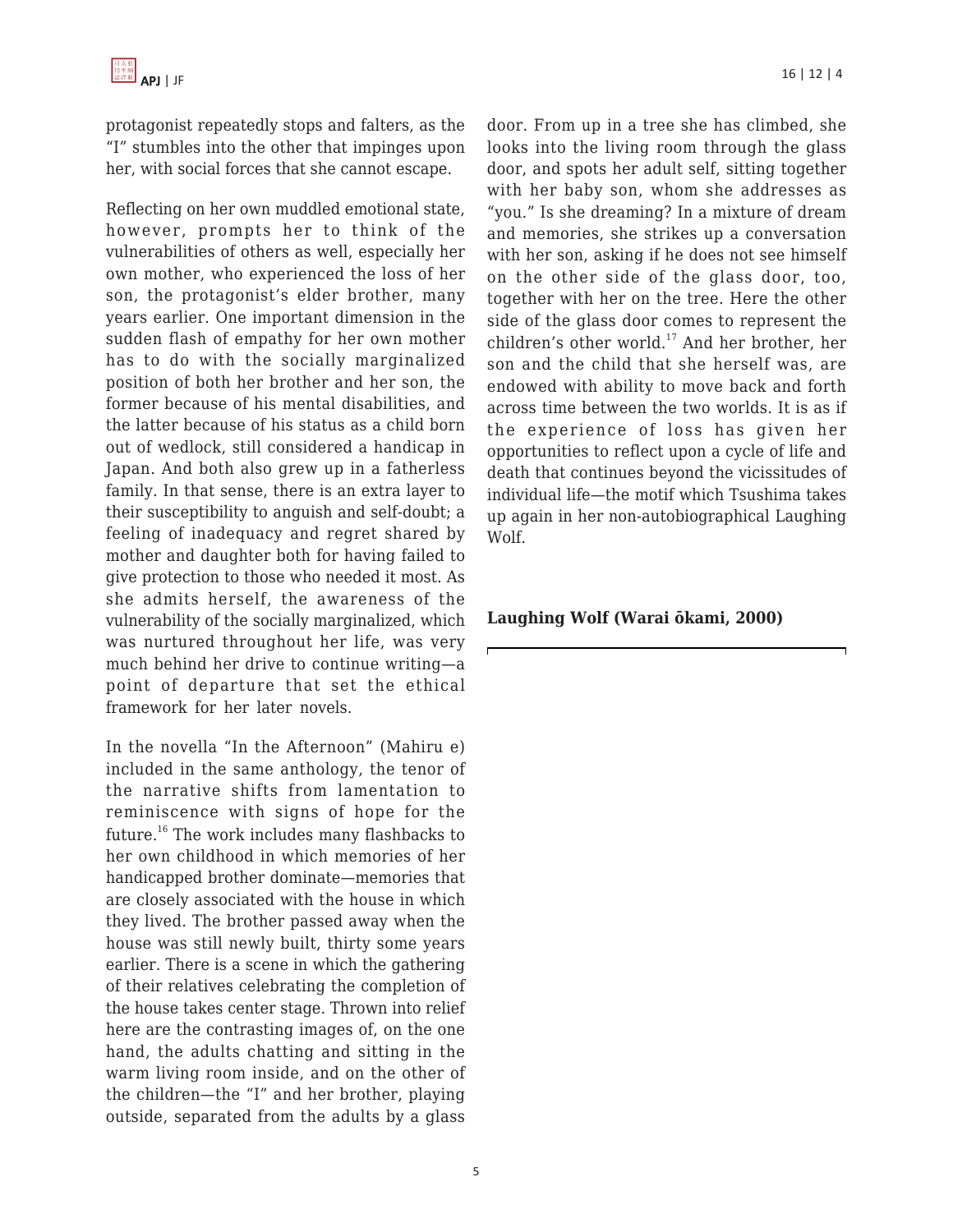

オカミ』 **(Michigan Monograph Series in Japanese Studies, 2011)**

Laughing Wolf revives many stories from the past that are fictional and yet also carry familiar components from Tsushima's life and broader experiences of real life which some of us are sure to recognize. It opens with a story about a homeless four-year-old boy, Mitsuo, and his father struggling to survive the chaotic aftermath of the war in 1946. They live in a graveyard, and witness a triangular lovesuicide, an incident that makes big headlines in the major newspapers. Mitsuo learns later that one of the men who died was a well-known artist, and his widow has been left alone with the care of their two small children. This fictional event evokes in many readers images of Dazai Osamu, Tsushima's own novelist father who died that same year in a love-suicide, as well as of the Tsushima siblings left behind. A new story begins when Mitsuo, discharged at seventeen from the orphanage where he has lived since his father's death, does some research on the surviving family's whereabouts, and meets the youngest child of the widow, Yukiko, now twelve years old. With the traumatic love-suicide as a shared memory, Mitsuo and Yukiko develop an alliance that gradually grows into friendship and eventually comes to resemble a brother-sister relationship.

Together, they get on a random train from Ueno Station, and travel around the north of Tokyo, going wherever the train happens to take them. The reader soon realizes, however, that this is no ordinary journey. They have traveled through time to chaotic scenes from 1945 to 1947, when food shortages were still acute, and they become witnesses to the harsh survival-of-the-fittest conditions facing Japanese people from all walks of life. In fact, soon after they board the train, they are inspected by police officers on the look-out for any illegal possession of food. They confiscate any rice that exceeds the personal ration limit of 3.6 liters:

> The cop pulled a heavy-looking cloth bag, a tiny can, and a bundle wrapped in straw out of a piece of luggage, and dumped the contents into a hemp bag that a man wearing an armband was carrying. Rice, barley, potatoes. A short distance away, the cops were also confiscating the food of a woman who had children with her. She had broken down in tears. Some people were clenching fists and heaping abuse on the cops. $^{18}$

The newspaper headline from 1 August 1946 excerpted in the middle of the chapter, reads: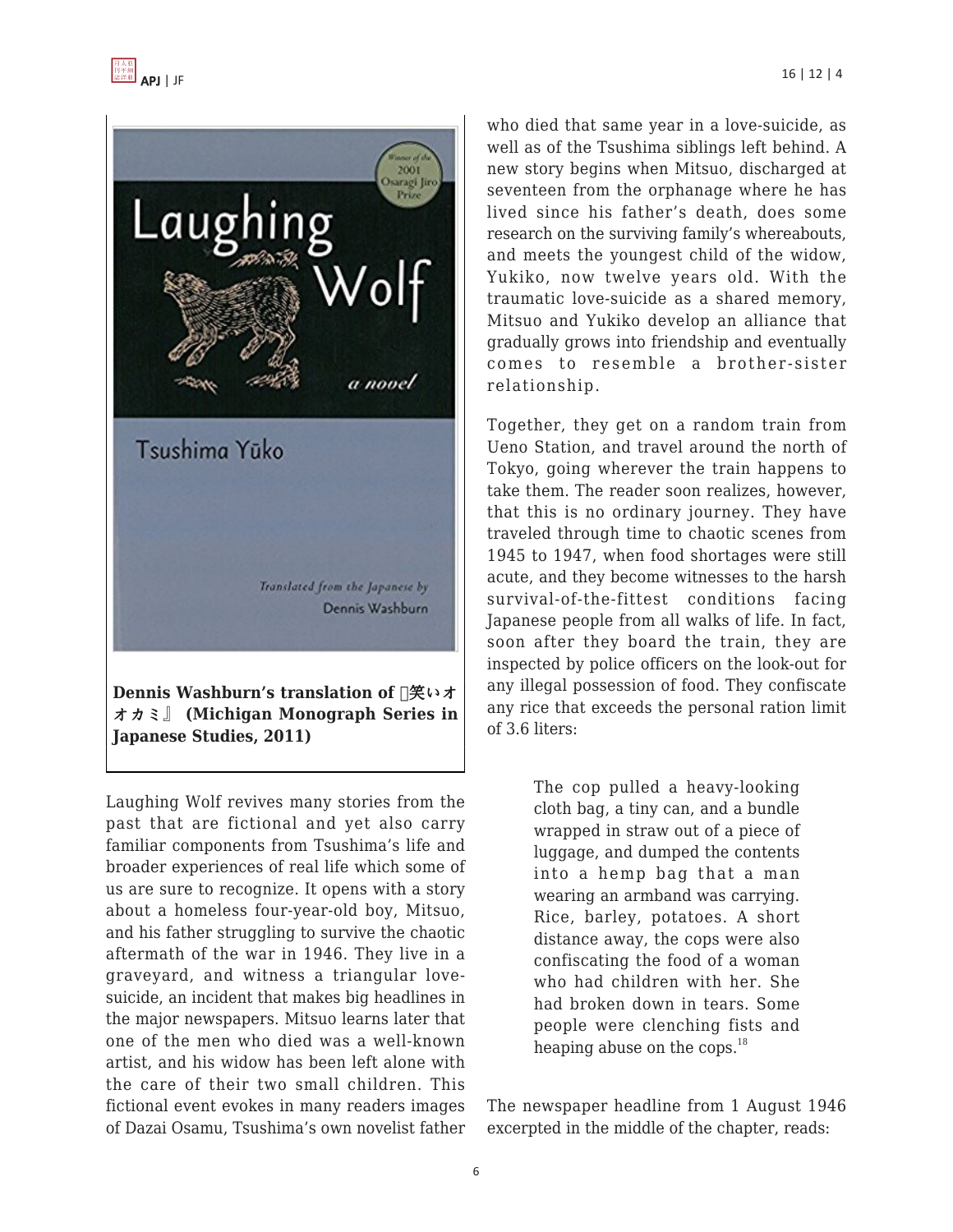

90% of Passengers Violate the Law

Angry Voices from Train Windows Rage at the Inequality of Government

Policies—an Account of a Ride on "The White Rice Express."<sup>19</sup>

Everywhere on the train, they see exhausted faces of men and women, repatriates and exsoldiers, in "dirty work trousers" (monpe) with rucksacks. Many of the passengers they share space with are on a desperate hunt for food for themselves or their families. They are all aware that they might be caught at any moment. The ordeals they endure together include hunger and bouts of diarrhea on the train, as well as an attack by wild dogs that takes place when they leave the train. Mitsuo and Yukiko, the two fatherless children, take on a special meaning in the sense that Mitsuo becomes a double of the mentally handicapped elder brother whom Yukiko lost earlier (again reminding the reader of the Tsushima siblings). The incidents that they experience in their journey more or less all have sources of inspiration from real life, which is hinted at by excerpts from real newspaper articles from the early postwar period that are scattered throughout the novel.

At Mitsuo's suggestion, they call themselves Akela and Mowgli, modeled after The Jungle Book. After a while, they change their names to Remi and Capi, this time taken from Nobody's Boy, another favorite book of Mitsuo's from his time in the orphanage. The Jungle Book, and Nobody's Boy as the source of inspiration thus open up intertextual windows to a wider audience through the countless versions and adaptations that have appeared as books, films and animated series. $20$  This double insertion of familiar faces makes it easier for the reader to enter into this strange other-world that mixes together romantic fantasy, adventure, history and cruel realities. What the two children share in common with their fictional models,

Akela/Remi and Mowgli/Capi, is their adventurous fighting spirit in the face of the dangers lurking in every step of their journey. Fantasizing about the beautiful ship the Swan (hakucho gō), which unites Remi with his biological mother and brother in Nobody's Boy, they get off the train at Kurihama and decide to sneak onto a boat off the coast. Onboard they meet cholera-stricken men lying about in soiled blankets who are refused permission to land because of the fear of contagion. Five hundred, or perhaps a thousand of them, people who have survived the war and finally reached the homeland coast, are now left to their own devices--left, that is, to die. At the end of the chapter Tsushima includes several excerpts from newspaper reports on the existence of a "ghost-metropolis" at sea, crowded with repatriates suffering from cholera.

> 26 April 1946; A Metropolis of Cholera on the High Sea; Repatriates Short of Food…There are an additional nine ships with repatriates from the region of Guangzhou who are suspected of carrying cholera. These have yet to arrive in port, and within a few days the population of the floating metropolis here will eventually swell to 120,000 or 130,000. ... <sup>21</sup>

Like the real Japan circa 1946 that is glimpsed in the newspaper reports, Akela and Mowgli's jungle, Remi and Capi's nineteenth-century France, and Mitsuo and Yukiko's postwar Japan are all places experiencing severe material shortages and where the distinction between moral rules governing thick relations and thin relations (the law of the jungle, the code of Man Pack) is sharply thrown into relief—places where no one can afford to be equally "nice" to everyone. They are all tested in their ability to judge their thick and thin relations wisely, and to play their cards accordingly. In other words, they live in a world where they are forced to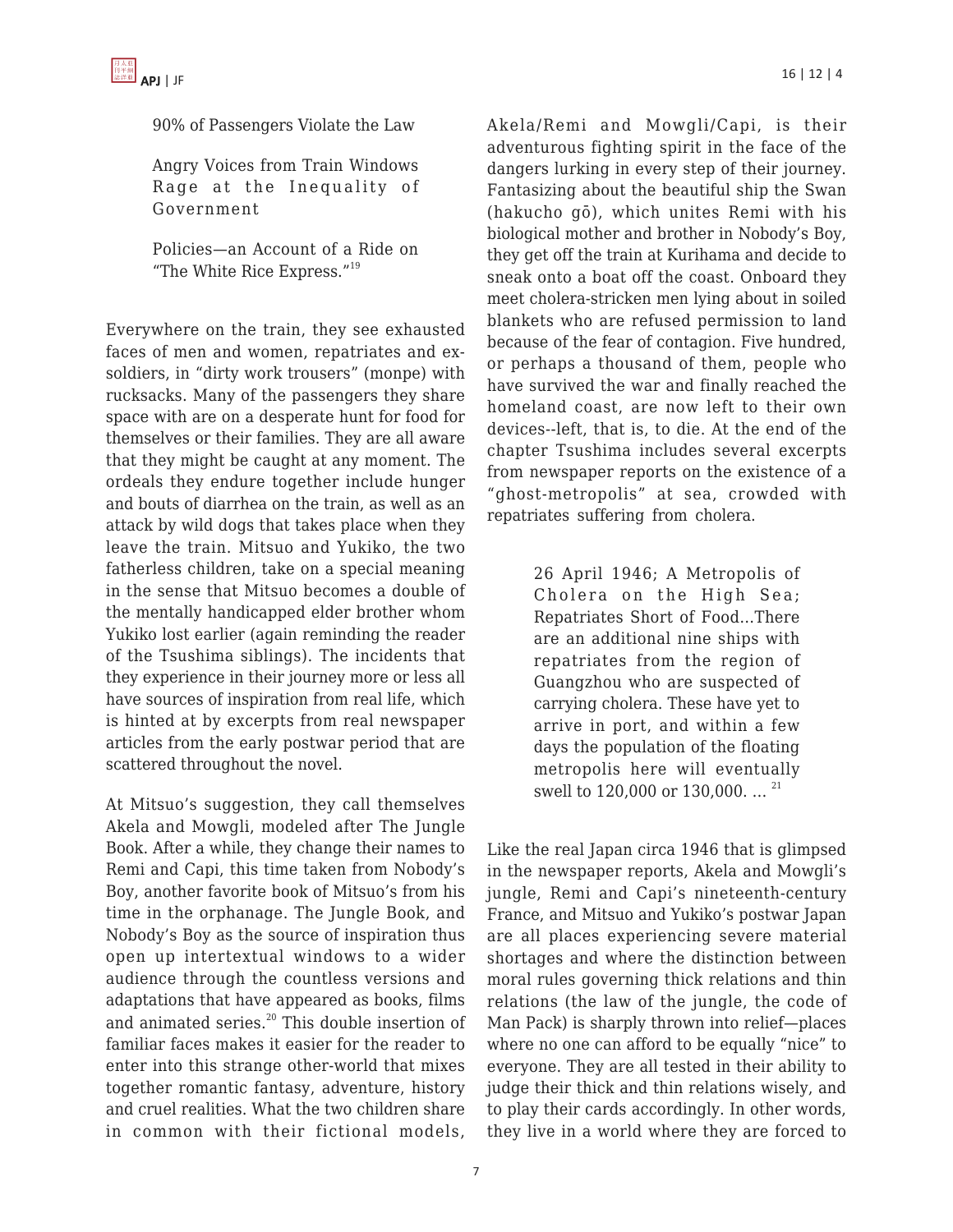

prioritize with whom they want to cohabitate the earth.

It is in this context that Akela and Mowgli's wolf parents in The Jungle Book become a shining role-model in the children's imagination, because they courageously challenge the rest of the bunch—the apes and the humans with their Man-Pack code, which accepts "only real children," or "at best the children of relatives." $22$  Akela and the wolves adopt Mowgli, the human child, against the others' advice, and love him as their own. Similarly, Mitsuo and Yukiko learn to love each other like a true sister and brother. They thus represent the spirit of "children" who have not been defeated by the Man-Pack code, who have managed to retain their open-mindedness. The distinctions between a real child and an adopted child, someone's child and my own, thick relations and thin relations, all dissolve into "One Blood," as Akela/Mitsuo declares. It reminds us also of the scene from Yoshiko's mother's house in "In the Afternoon"; there, the children on the other side of the glass door, create their own Utopian other-world, where the rules of The Man Pack do not apply—where children both dead and living can mingle. We can also detect in Akela a ghostly double of the now extinct Japanese wolf whose history is detailed in the prelude of the novel. Akela the wolf and Mowgli the mancub, Remi the orphan and Capi the dog, and Mitsuo and Yoshiko, mingling with the specters from the past—they all flourish together as "unchosen and heterogeneous" cohabitants, ignoring the boundaries between species(there is a gender crossing implication, here, too, as Yukiko must behave like a boy, Mowgli). In the end, however, the reader is confronted with the harsh realities of life in the form of Mitsuo/Remi's arrest. The police had to catch up with them sooner or later. They get separated when Mitsuo is taken to the police station in the end; Yukiko is "protected," while Mitsuo, the "pervert," gets "arrested," in line with the code of the Man-Pack. $^{23}$ 

8

As an epilogue, Tsushima includes an excerpt from a newspaper article describing the famous "Kiyoko-chan incident," an abduction that took place in 1946. The twelve-year-old Kiyoko was rescued from her young kidnapper Higuchi after travelling with him for half a year. She, however, famously told the police and her parents that he was a nice "big brother" to her, asking them not to punish him severely. Inserted at the end of the novel are additional newspaper excerpts reporting on the tragic fate of many children, whose images echo the similar destinies of many other children from the real and fictive Japan. A pattern of experiences with a strong personal touch (Mitsuo and Yukiko, Akela/Remi and Mowgli/Capi) about which the reader gains intimate knowledge in each chapter, subsequently finds a parallel in these newspaper articles, as if to bridge the gap between the familiar (thick relations) and the foreign (thin relations), proximity and distance in our imagination. For example, one of the quoted articles reads:

#### 1947

The number of abandoned children increased dramatically in July and August. Reports to the Metropolitan Police have come in at the rate of about one child per day since the beginning of August. The police hand these children over to ward offices, where they are given provisional names…before being sent on to the Tokyo Metropolitan Foundling Hospital in Itabashi, where they are placed in an infant ward. As of 23 August, the ward was caring for 42 babies (12 boys and 30 girls). Most of the babies range from about two months to five months in age. According to Dr. Anno of the infant ward, all the babies have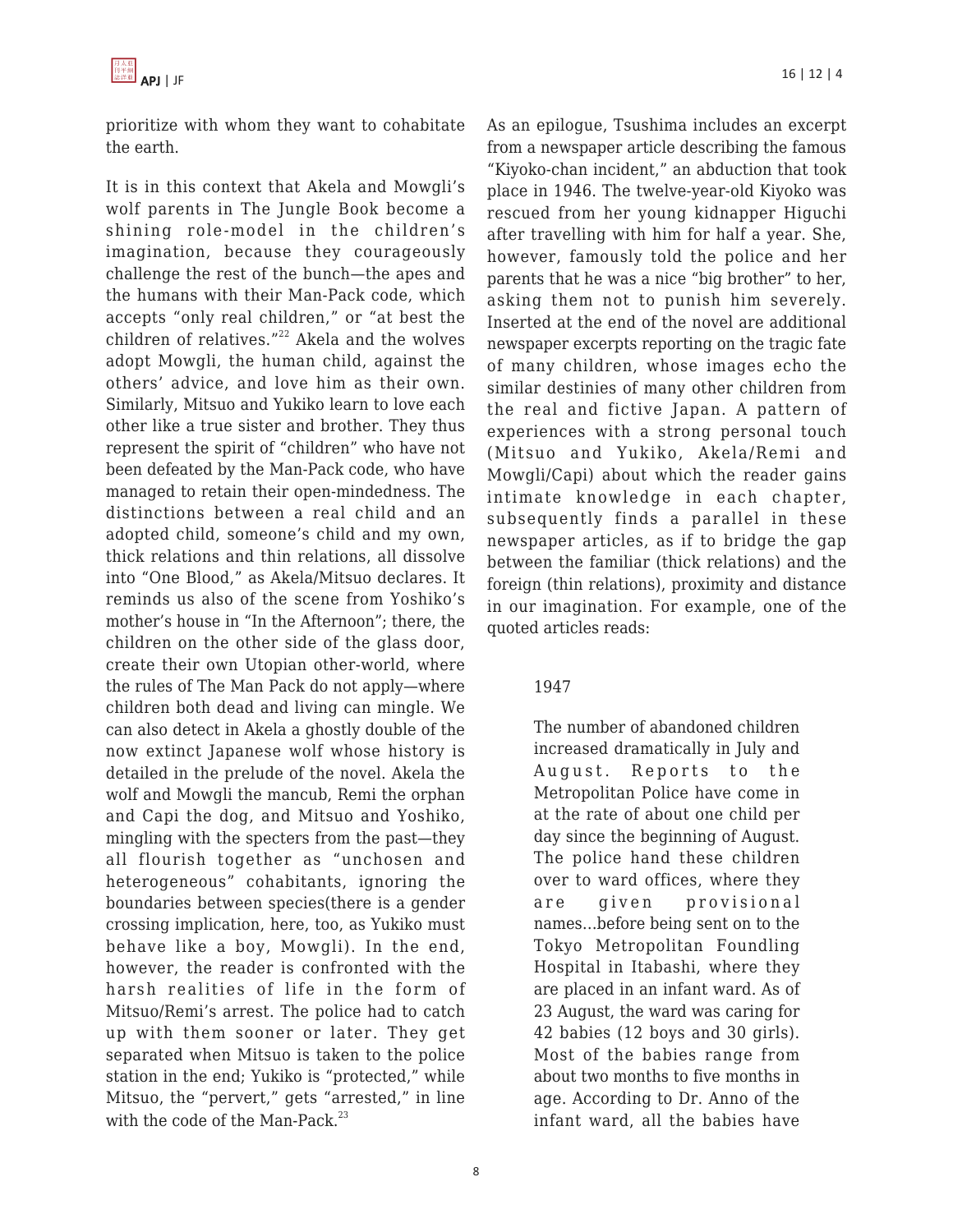

been diagnosed as being less than 80 percent of normal baby weight, thus lacking the strength to survive. The death rate has climbed to more than 50 percent, and the babies are now dying at a rate of one child every two days (Laughing Wolf, 226).

#### **Conclusion**

In a 2001 interview with members of the I-Novel Research Forum, Tsushima argued that it is impossible to write a work of fiction that is not somehow rooted in the authorial "I" and that all fiction is therefore a form of I-fiction. Overemphasis on the value of fictive imagination and so-called "socially important themes" can, she warns, not only kill the "I" in a work, but can also kill off its relation to humanity (and thus its status as literature) altogether. $24$  This sounds almost paradoxical because her literature is a treasure trove of "socially important themes," rich with "fictive imagination," a glimpse of which I hope to have shown in this essay. Given the context of the interview in a forum for the I-novel as a genre, however, her statement can be read simply as a message that for her, literature is inseparable from her life experiences. The impact of the losses she has suffered and the social discriminations she has witnessed have certainly given her insightful wisdom about life, namely, our fragility as social beings and the invariable interdependency of life that we are part of. This insight, in turn, gave her the impetus to write about injustices of all kinds befalling marginalized people in many places throughout history and to drive home through literature the necessarily multi-local and crosstemporal nature of our ethical connections.<sup>25</sup> One can perhaps argue that her literary strategy has been to let the reader participate in this negotiation between proximity and distance, the familiar and the foreign, through repetition of tropes from her personal memories of loss—an important, even necessary step to guide us toward awareness of our interdependency.

The literary critic Derek Attridge claims that reading literature is a creative activity, which is above all an "event" that involves letting something happen.<sup>26</sup> With emphasis on "openness of the mind to what it has not yet grasped," he locates the act of reading at the boundary between the familiar and the not-yetfamiliar, what he calls "otherness." $27$  He qualifies "otherness" however as something that "emerge[s] only as a version of the familiar," from "within the subject as from outside it."<sup>28</sup> In other words, it depends largely on activation of something that is already in the subject, at the "fringes of [our] mental sphere."<sup>29</sup> This model of shuttling back and forth between the familiar and the unfamiliar by mobilizing something within ourselves, I believe, fits well with Tsushima's literary project. By inserting familiar "faces" and ghostly specters from her autobiographical works in her fictional writings about imaginary strangers, Tsushima prompts us to do the same, to search for affective and cognitive resonance in our own life experiences and for cultural references that will help us connect with the other.

In relation to Laughing Wolf, I must admit that there is a special dimension to the affective resonance in my life. The abducted twelve-yearold girl from 1946 is the mother of my childhood best friend, whom I have known since we were three. We grew up together almost as siblings, and I know the family extremely well. I have heard people gossip and speculate about her past, even talking about her as a "kizumono" (a defective article/deflowered girl). But I can assure the reader that Kiyoko, my friend's mother, now 83 years old, has to this day retained the openmindedness of the twelve-year-old, which convinces me that she would most definitely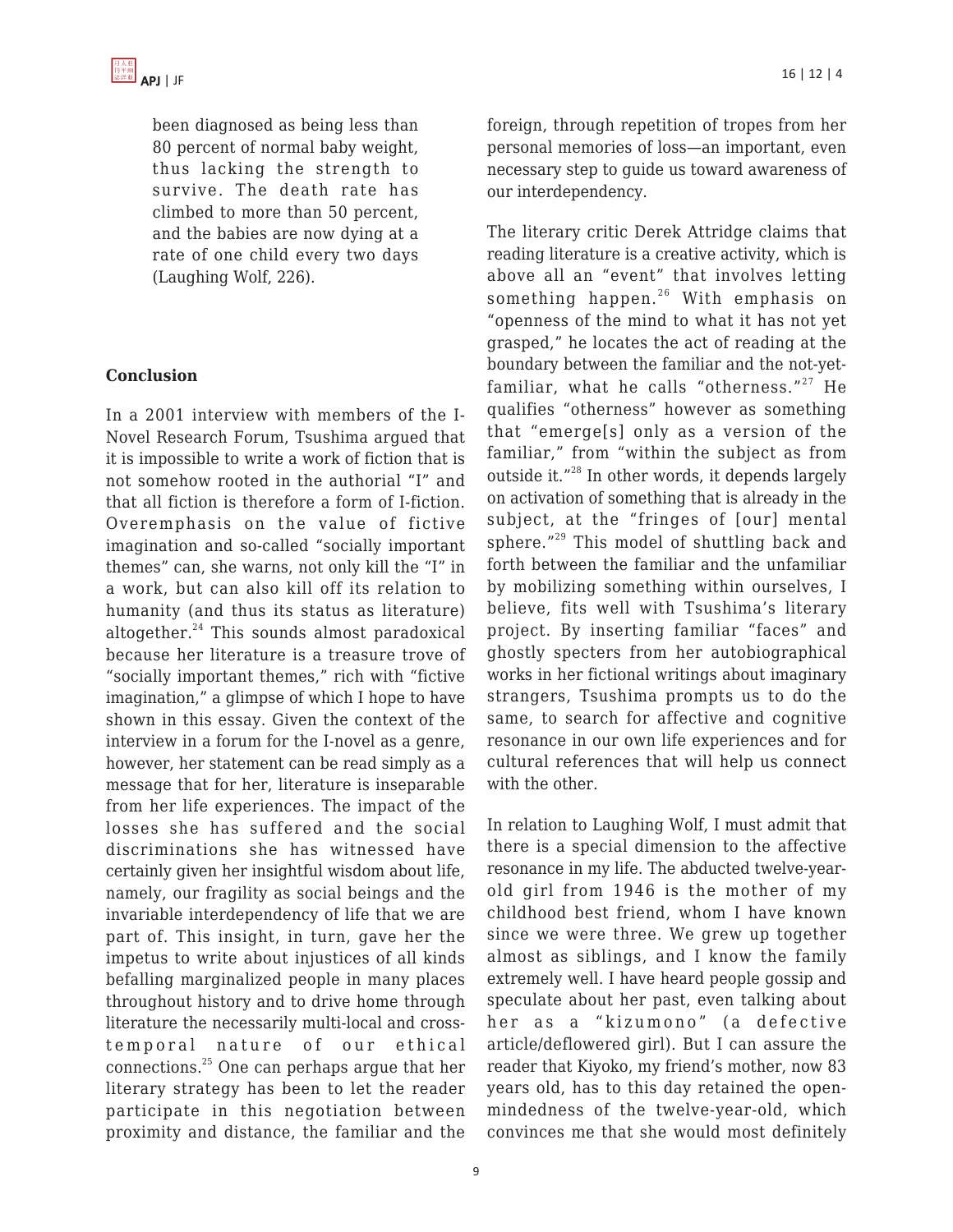

embrace someone else's child as her own, if such an opportunity ever offered itself.

As Natsume Sōseki repeatedly argues in his Theory of Literature, one's life experience plays a decisive role in the way we affectively respond to literary texts. $30$  Even as that may seem like a limitation, confining us to our specific location in history and culture, we should also remember that reading defined thus as a creative event is itself a life experience, which can expand the horizon of otherness. For this to happen, however, we need to cultivate an openness of the mind—a disposition to let yourself be affected by the reading experience.31 Some readers may find the dark and heavy tone of some of Tsushima's autobiographical works oppressive, even alienating. For all I know, the reason why I find myself attracted to Tsushima may be yet another function of my own life experience which has given me more than the usual share of loss. And needless to say, no amount of trauma and grief will change the fact that it is impossible to extend our caring relation to all humanity. Nonetheless, it must be within our reach to expand the circle of our thick relations a little by letting more otherness into our life, by cultivating a more receptive sensibility—with a "little help from our friends," namely literature.

**Reiko Abe Auestad** (r.a.auestad@ikos.uio.no) is Professor in the Department of Culture Studies and Oriental Languages at University of Oslo. She is the author of *Rereading Sōseki: Three Early Twentieth-Century Japanese Novels* which was republished in a digital form in 2016 in the *CEAS Reprint Series for Rare and Out of Print Publications at Yale University.* Together with Alan Tansman and J. Keith Vincent, she is currently co-editing two collections of essays on Natsume Sōseki. See her recent essays and current projects [here](http://www.hf.uio.no/ikos/english/people/aca/japanese-studies/tenured/reiko/).

### **Notes**

 $1$  Earlier versions of this paper were presented as part of the panel, "The Rebirth of the Author," chaired by J. Keith Vincent at the European Association for Japanese Studies in Lisbon, and at the Art and Politics of East Asia Workshop, University of Chicago in 2017. I am grateful for critical feedback received on these occasions. I would also like to thank the editors, Michael Bourdaghs and Anne McKnight, for their insightful comments.

2 "Precarious Life, Vulnerability and the Ethics of Cohabitation," *Journal of Speculative Philosophy*, vol. 26, 2012. Butler's efforts to reimagine ethics based on difference and vulnerability have attracted the attention of political scientists as well. See *Judith Butler's Precarious Politics: Critical Encounters* (London: Routledge 2008), eds. Terrell Carver and Samuel Chambers.

3 Butler, "Precarious Life," 137–8.

4 She ascribes "precariousness" to all because "life requires various social and economic conditions to be met in order to be sustained as a life." Lecture at Nobel museum in Stockholm, 2011, ["Precarious Life: The Obligations of Proximity.](https://www.youtube.com/watch?v=KJT69AQtDtg)" (accessed February 10, 2018).

5 Butler, "Precarious Life," 141.

6 Butler, "Precarious Life," 143.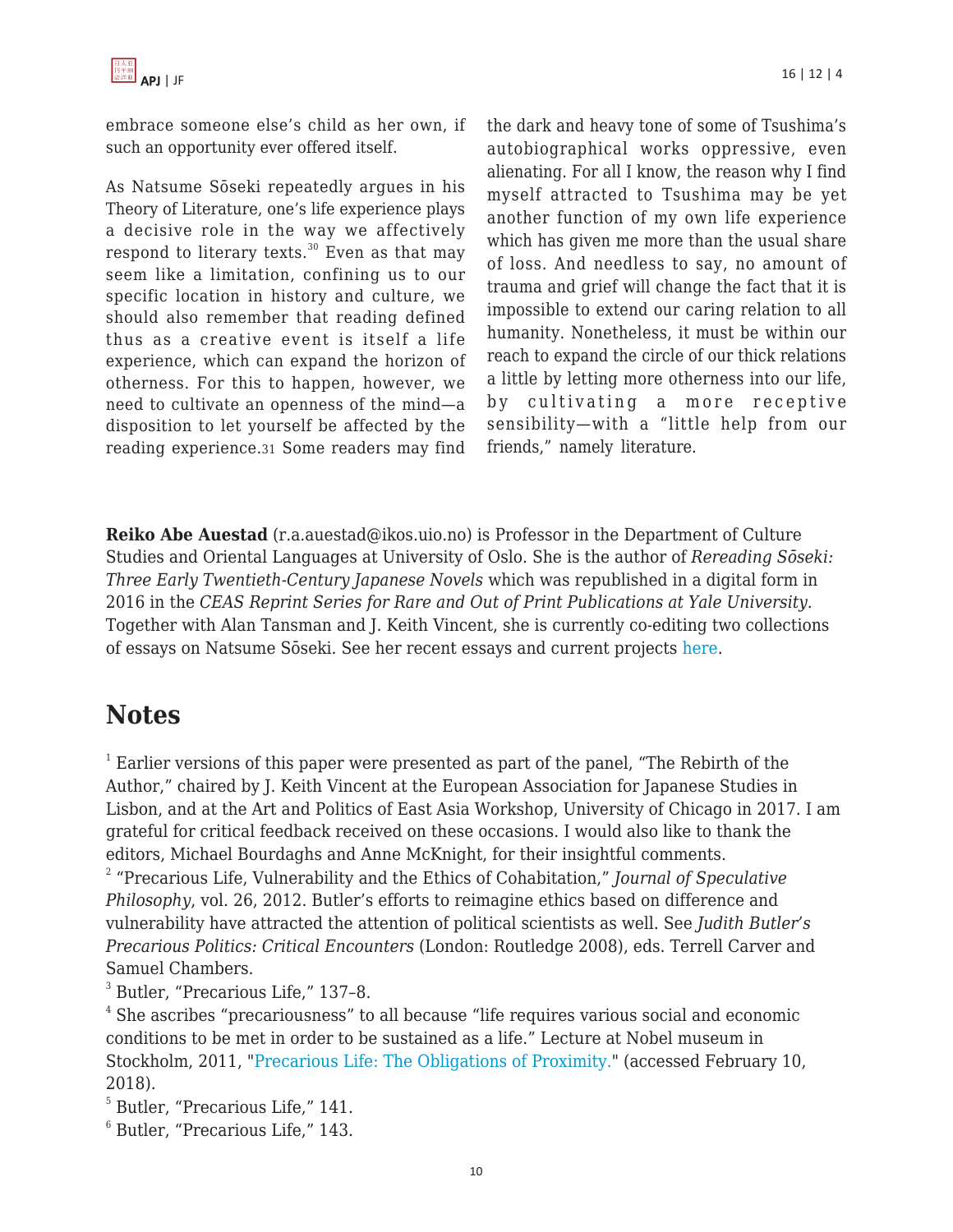

7 Butler, "Precarious Life," 144.

<sup>8</sup> Well-known examples include *Child of Fortune* (Chōji, 1978), *Woman Running in the Mountains* (Yama o hashiru onna, 1980), *Driven by the Light of the Night* (Yoru no hikari ni owarete, 1987) and *In the Afternoon* (Mahiru e, 1988).

<sup>9</sup> Well-known examples include *Nara Report* (Nara repōto, 2005), *Amarini yabanna* (2004), *Ōgon no yume no uta* (2010), *Ashibune tonda* (2011), *Yamaneko dōmu* (2013), *Jakka dofuni* (2016), *Hangenki o iwatte* (2016), and *Kari no jidai* (2016). The range of localities in these novels encompasses Hokkaido and Okinawa in Japan, occupied Taiwan and Manchuria, Macao and Australia, and covers a timespan from the eighth century to the postwar era. For a succinct summary of Butler's critique of communitarianism, see "Vulnerability, vengeance, and community" by Robert E. Watkins in *Judith Butler's Precarious Politics* (2008). <sup>10</sup> Laughing Wolf, translated by Dennis Washburn (Center for Japanese Studies, University of

Michigan, 2011) and *Kanashimi ni tsuite* (On Grieving), Jinbun shoin, 2017

 $11$  See [here](http://www.jimbunshoin.co.jp/files/tsushima_chirashi.pdf) (accessed January 6, 2018).

<sup>12</sup> Judith Butler, "Violence, Mourning, Politics" In *Precarious Life: The Powers of Mourning and Violence*. Verso, 2006, 22–23.

<sup>13</sup> See Butler, "Violence": "The body is not quite ever only our own. Constituted as a social phenomenon in the public sphere, my body is and is not mine," 26.

<sup>14</sup> "Kanashimi ni tsuite" in *On Grieving*, 215 (my translation).

<sup>15</sup> "Jakka Dofuni: natsu no ie" in *On Grieving*, 104 (my translation).

<sup>16</sup> "Mahiru e" in *On Grieving*.

<sup>17</sup> See Andō Hiroshi, "Mahiru e: hikari no shisō," in Kawamura Minato, ed. *Gendai josei sakka dokuhon vol. 3 Tsuhima Yūko* (Kanae shobō, 2005): 100–103.

<sup>18</sup> *Laughing Wolf*, 113.

<sup>19</sup> *Laughing Wolf*, 115.

<sup>20</sup> Given the enormous popularity of animated and/or retold versions of *The Jungle Book* in Japan, I believe the appeal that Tsushima takes advantage of comes mostly from recent productions rather than the original 1894 English version by Kipling with its jarring Orientalist elements.

<sup>21</sup> *Laughing Wolf*, 155.

<sup>22</sup> Laughing Wolf, 171. Messua, Mowgli's human mother, too, later adopts and cherishes him as his own son. In *Nobody's Boy*, Remi's adoptive mother brings him up like her own son (in spite of the father's objection).

<sup>23</sup> *Laughing Wolf*, 231 and 233.

<sup>24</sup> *Shishōsetsu handobukku*, ed. Shishōsetsu kenkyūkai (Bensei shuppan, 2014), 201; 203–204.

 $25$  Finding the seed for the same mechanism of discrimination that the Nazis exercised in her own Japanese relatives' and neighbors' gaze toward her handicapped brother and elsewhere, she tries to grapple with it in her last, posthumously published novel, *Kari no jidai* (2016).

<sup>26</sup> Derek Attridge, *The Singularity of Literature* (Routledge, 2017), 3.

<sup>27</sup> Attridge, *The Singularity*, 31.

<sup>28</sup> Attridge, *The Singularity*, 108.

<sup>29</sup> Attridge, *The Singularity*, 43.

<sup>30</sup> Natsume Sōseki, *Theory of Literature and Other Critical Writings*, edited by Michael K. Bourdaghs, Atsuko Ueda and Joseph A. Murphy (Columbia University Press, 2009).